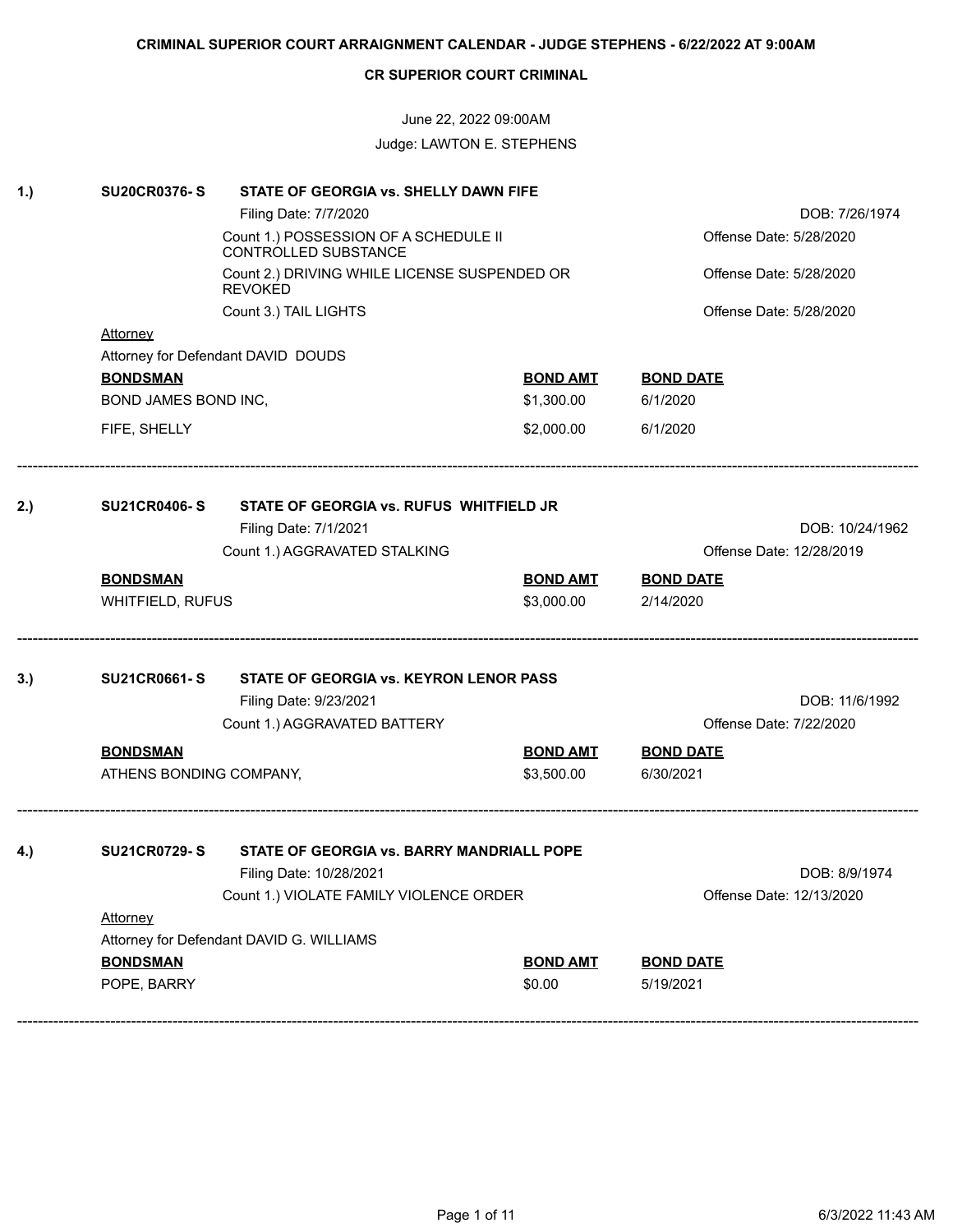# June 22, 2022 09:00AM Judge: LAWTON E. STEPHENS

| 5.) | <b>SU22CR0002-S</b>             | STATE OF GEORGIA vs. TRENTAVIOUS KWONDRIUS WATKINS                     |                        |                         |                             |
|-----|---------------------------------|------------------------------------------------------------------------|------------------------|-------------------------|-----------------------------|
|     |                                 | Filing Date: 1/4/2022                                                  |                        |                         | DOB: 12/17/1998             |
|     |                                 | Count 1.) AGGRAVATED ASSAULT                                           |                        | Offense Date: 8/9/2021  |                             |
|     |                                 | Count 2.) AGGRAVATED ASSAULT                                           | Offense Date: 8/9/2021 |                         |                             |
|     |                                 | Count 3.) FALSE IMPRISONMENT                                           | Offense Date: 8/9/2021 |                         |                             |
|     |                                 | Count 4.) FALSE IMPRISONMENT                                           |                        | Offense Date: 8/9/2021  |                             |
|     |                                 | Count 5.) HIJACKING MOTOR VEHICLE 1ST DEGREE                           |                        | Offense Date: 8/9/2021  |                             |
|     |                                 | Count 6.) TERRORISTIC THREATS AND ACTS                                 |                        | Offense Date: 8/9/2021  |                             |
|     |                                 | Count 7.) OBSTRUCTION OF OFFICERS-MISD                                 |                        | Offense Date: 8/9/2021  |                             |
|     |                                 | Count 8.) BATTERY-MISD                                                 |                        | Offense Date: 8/9/2021  |                             |
|     |                                 | Count 9.) SIMPLE BATTERY                                               |                        | Offense Date: 8/9/2021  |                             |
|     | <b>Attorney</b>                 |                                                                        |                        |                         |                             |
|     | Attorney for State JUNE TEASLEY |                                                                        |                        |                         |                             |
|     |                                 | Attorney for Defendant DAVID G. WILLIAMS                               |                        |                         |                             |
|     |                                 |                                                                        |                        |                         |                             |
| 6.) | <b>SU22CR0025-S</b>             | STATE OF GEORGIA vs. TIMOTHY ALLEN GLASGOW                             |                        |                         |                             |
|     |                                 | Filing Date: 1/5/2022                                                  |                        |                         | DOB: 5/1/1983               |
|     |                                 | Count 1.) THEFT BY SHOPLIFTING - FELONY                                |                        | Offense Date: 3/22/2021 |                             |
|     | <b>Attorney</b>                 |                                                                        |                        |                         |                             |
|     |                                 | Attorney for State B. KYLE THOMPSON                                    |                        |                         |                             |
|     | <b>BONDSMAN</b>                 |                                                                        | <b>BOND AMT</b>        | <b>BOND DATE</b>        |                             |
|     | <b>GLASGOW, TIMOTHY</b>         |                                                                        | \$0.00                 | 4/14/2021               |                             |
|     |                                 |                                                                        |                        |                         |                             |
| 7.) | <b>SU22CR0117-S</b>             | STATE OF GEORGIA vs. BRENTON TROY COWART                               |                        |                         | Bench Warrant:<br>3/14/2022 |
|     |                                 | Filing Date: 2/17/2022                                                 |                        |                         | DOB: 12/4/1987              |
|     |                                 | Count 1.) POSSESSION OF METHAMPHETAMINE WITH<br><b>INTENT TO DISTR</b> |                        | Offense Date: 9/7/2020  |                             |
|     | Attorney                        |                                                                        |                        |                         |                             |
|     | Attorney for State ERIC YI      |                                                                        |                        |                         |                             |
|     | <b>BONDSMAN</b>                 |                                                                        | <b>BOND AMT</b>        | <b>BOND DATE</b>        |                             |
|     | DOUBLE O BONDING COMPANY,       |                                                                        | \$4,000.00             | 8/4/2021                |                             |
|     | <b>COWART, BRENTON</b>          |                                                                        | \$0.00                 | 8/4/2021                |                             |
|     |                                 |                                                                        |                        |                         |                             |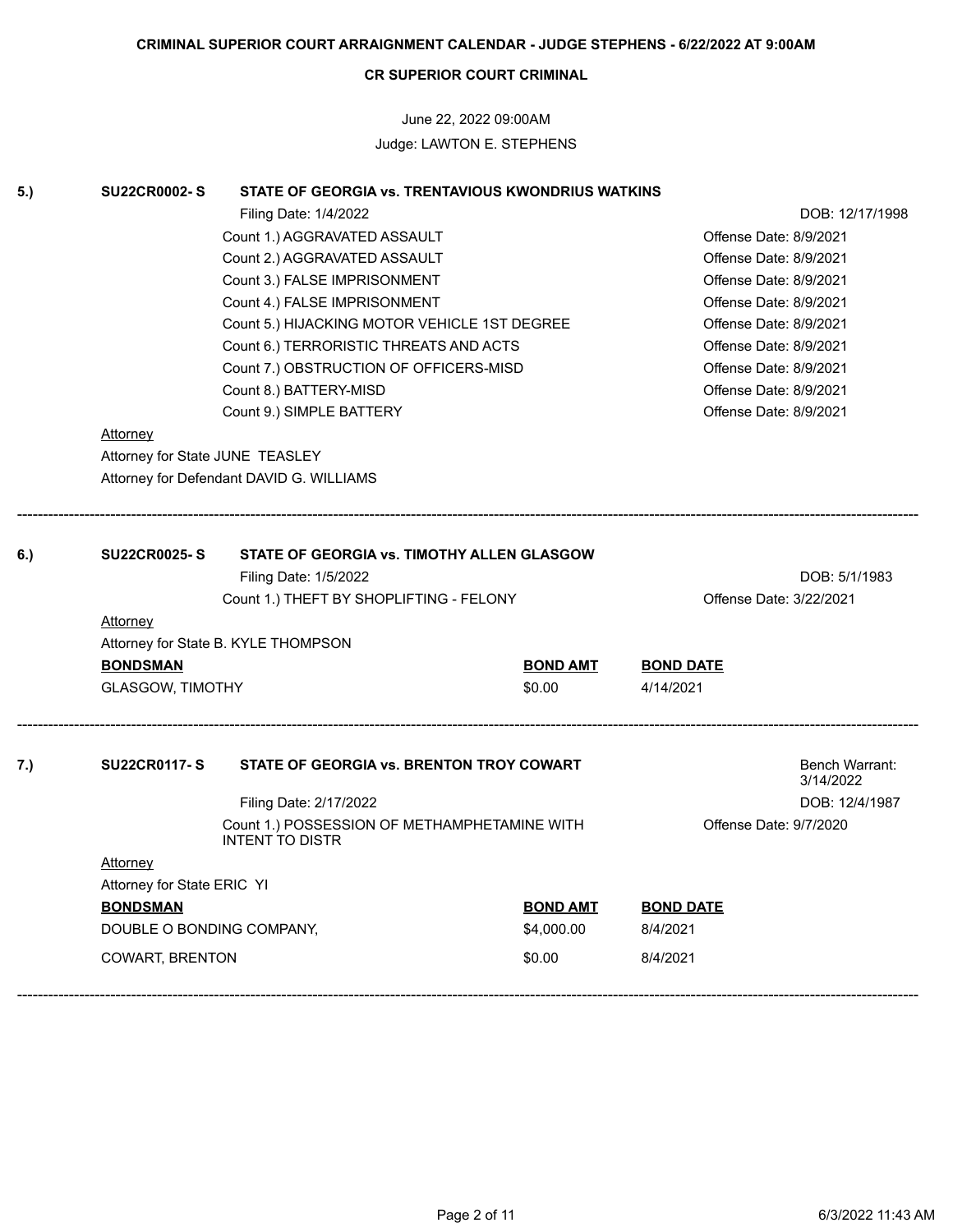|      | <b>CR SUPERIOR COURT CRIMINAL</b>    |                                                                      |                            |                                                      |  |  |
|------|--------------------------------------|----------------------------------------------------------------------|----------------------------|------------------------------------------------------|--|--|
|      |                                      | June 22, 2022 09:00AM                                                |                            |                                                      |  |  |
|      |                                      | Judge: LAWTON E. STEPHENS                                            |                            |                                                      |  |  |
| 8.)  | <b>SU22CR0155-S</b>                  | STATE OF GEORGIA vs. PIZARRO TCHIAKOVSKY DOTSON                      |                            |                                                      |  |  |
|      |                                      | Filing Date: 3/3/2022                                                |                            | DOB: 2/13/1987                                       |  |  |
|      |                                      | Count 1.) POSSESSION OF A SCHEDULE II<br>CONTROLLED SUBSTANCE        |                            | Offense Date: 10/20/2020                             |  |  |
|      |                                      | Count 2.) POSSESSION OF COCAINE                                      |                            | Offense Date: 10/20/2020                             |  |  |
|      | <b>Attorney</b>                      |                                                                      |                            |                                                      |  |  |
|      |                                      | Attorney for Defendant MICHAEL BROOKS                                |                            |                                                      |  |  |
|      | <b>BONDSMAN</b>                      |                                                                      | <b>BOND AMT</b>            | <b>BOND DATE</b>                                     |  |  |
|      |                                      | CLASSIC CITY BONDING COMPANY,                                        | \$5,700.00                 | 7/1/2021                                             |  |  |
| 9.)  | <b>SU22CR0156-S</b>                  | STATE OF GEORGIA vs. DANIEL SEAN ALLOR                               |                            |                                                      |  |  |
|      |                                      | Filing Date: 3/1/2022                                                |                            | DOB: 12/27/1985                                      |  |  |
|      |                                      | Count 1.) CRIMINAL DAMAGE TO PROPERTY IN THE<br><b>SECOND DEGREE</b> |                            | Offense Date: 2/9/2022                               |  |  |
|      | Attorney                             |                                                                      |                            |                                                      |  |  |
|      |                                      | Attorney for Defendant DAVID DOUDS                                   |                            |                                                      |  |  |
|      |                                      | Attorney for State B. KYLE THOMPSON                                  |                            |                                                      |  |  |
| 10.) | <b>SU22CR0159-S</b>                  | STATE OF GEORGIA vs. JOSEPH DEVARES DILLARD                          |                            |                                                      |  |  |
|      |                                      | Filing Date: 3/1/2022                                                |                            | DOB: 12/28/1993                                      |  |  |
|      |                                      | Count 1.) CRIMINAL DAMAGE TO PROPERTY IN THE<br><b>SECOND DEGREE</b> |                            | Offense Date: 2/5/2022                               |  |  |
|      | <b>Attorney</b>                      |                                                                      |                            |                                                      |  |  |
|      |                                      | Attorney for State B. KYLE THOMPSON                                  |                            |                                                      |  |  |
|      |                                      | Attorney for Defendant DAVID DOUDS                                   |                            |                                                      |  |  |
|      | <b>BONDSMAN</b><br>COLLINS, KIMNIECE |                                                                      | <b>BOND AMT</b><br>\$13.00 | <b>BOND DATE</b><br>3/4/2022                         |  |  |
|      |                                      |                                                                      |                            |                                                      |  |  |
| 11.) | <b>SU22CR0161-S</b>                  | <b>STATE OF GEORGIA vs. ROMELLO MAXWELL</b>                          |                            |                                                      |  |  |
|      |                                      | Filing Date: 3/1/2022                                                |                            | DOB: 6/8/1997<br>Offense Date: 12/19/2021            |  |  |
|      |                                      | Count 1.) AGGRAVATED ASSAULT<br>Count 2.) AGGRAVATED BATTERY         |                            |                                                      |  |  |
|      |                                      | Count 3.) SIMPLE ASSAULT                                             |                            | Offense Date: 12/19/2021<br>Offense Date: 12/19/2021 |  |  |
|      |                                      | Count 4.) OBSTRUCTION OF OFFICERS-MISD                               |                            | Offense Date: 12/19/2021                             |  |  |
|      |                                      |                                                                      |                            |                                                      |  |  |
|      | <b>Attorney</b>                      |                                                                      |                            |                                                      |  |  |
|      |                                      | Attorney for Defendant DAVID G. WILLIAMS                             |                            |                                                      |  |  |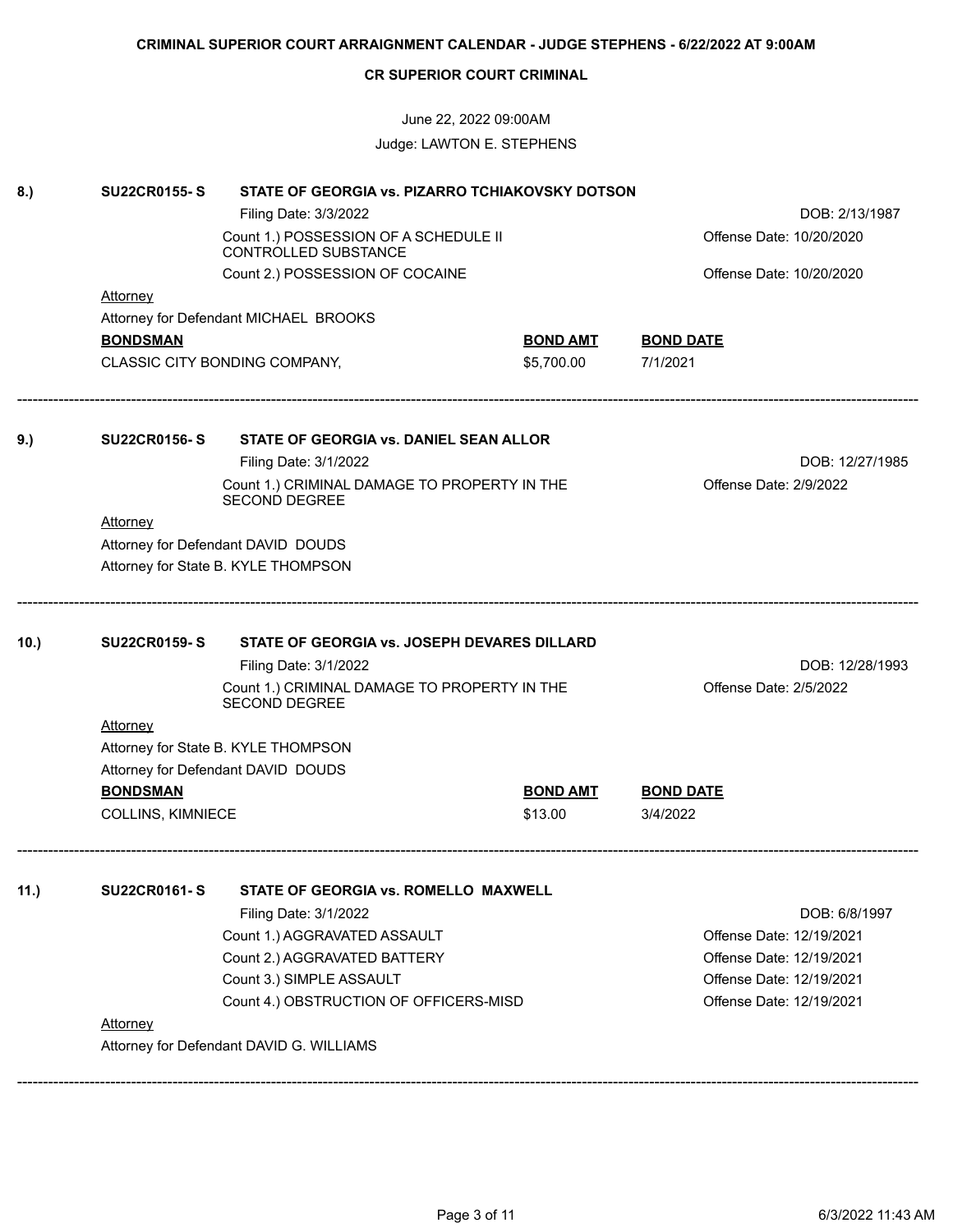## June 22, 2022 09:00AM Judge: LAWTON E. STEPHENS

| 12.) | <b>SU22CR0212-S</b>                                                                       | STATE OF GEORGIA vs. JAMES RICHARD BRUNDIGE                                                                                                  |                               |                                                          |                             |
|------|-------------------------------------------------------------------------------------------|----------------------------------------------------------------------------------------------------------------------------------------------|-------------------------------|----------------------------------------------------------|-----------------------------|
|      |                                                                                           | Filing Date: 3/25/2022                                                                                                                       |                               | DOB: 10/16/1983                                          |                             |
|      |                                                                                           | Count 1.) POSSESSION OF METHAMPHETAMINE                                                                                                      | Offense Date: 12/17/2021      |                                                          |                             |
|      |                                                                                           | Count 2.) OBSTRUCTION OF OFFICERS-MISD                                                                                                       |                               | Offense Date: 12/17/2021                                 |                             |
|      |                                                                                           | Count 3.) PEDESTRIAN MUST WALK ON SIDEWALK, IF<br><b>PROVIDED</b>                                                                            |                               | Offense Date: 12/29/2021                                 |                             |
|      |                                                                                           | Count 4.) OBSTRUCTION OF OFFICERS-MISD                                                                                                       |                               | Offense Date: 12/29/2021                                 |                             |
|      |                                                                                           | Count 5.) GIVING FALSE NAME/ADDRESS/BIRTHDATE<br>TO LAW ENF.OFF                                                                              |                               | Offense Date: 12/29/2021                                 |                             |
|      |                                                                                           | Count 6.) GIVING FALSE NAME/ADDRESS/BIRTHDATE<br>TO LAW ENF.OFF                                                                              |                               | Offense Date: 1/30/2022                                  |                             |
|      |                                                                                           | Count 7.) OBSTRUCTION OF OFFICERS-MISD                                                                                                       |                               | Offense Date: 1/30/2022                                  |                             |
|      | <b>Attorney</b>                                                                           |                                                                                                                                              |                               |                                                          |                             |
|      |                                                                                           | Attorney for Defendant DAVID DOUDS                                                                                                           |                               |                                                          |                             |
|      |                                                                                           | Attorney for State B. KYLE THOMPSON                                                                                                          |                               |                                                          |                             |
|      | <b>BONDSMAN</b>                                                                           |                                                                                                                                              | <b>BOND AMT</b>               | <b>BOND DATE</b>                                         |                             |
|      | BOND JAMES BOND INC,                                                                      |                                                                                                                                              | \$1,300.00                    | 3/7/2022                                                 |                             |
|      | Attorney<br>Attorney for State JUNE TEASLEY<br><b>BONDSMAN</b><br>ATHENS BONDING COMPANY, | Filing Date: 3/25/2022<br>Count 1.) THEFT BY SHOPLIFTING - FELONY<br>Attorney for Defendant MICHAEL BROOKS<br>CoDefendant: RAY CHARLES BROWN | <b>BOND AMT</b><br>\$3,500.00 | Offense Date: 3/22/2021<br><b>BOND DATE</b><br>3/24/2021 | DOB: 7/3/1962               |
| 14.) | <b>SU22CR0222-S</b>                                                                       | STATE OF GEORGIA vs. ALEXANDRA G MEYERS                                                                                                      |                               |                                                          | Bench Warrant:<br>5/23/2022 |
|      |                                                                                           | Filing Date: 3/25/2022                                                                                                                       |                               |                                                          | DOB: 1/7/1997               |
|      |                                                                                           | Count 1.) POSSESSION OF A SCHEDULE IV<br>CONTROLLED SUBSTANCE                                                                                |                               | Offense Date: 5/11/2021                                  |                             |
|      | <b>Attorney</b>                                                                           |                                                                                                                                              |                               |                                                          |                             |
|      | Attorney for State JUNE TEASLEY                                                           |                                                                                                                                              |                               |                                                          |                             |
|      | <b>BONDSMAN</b>                                                                           |                                                                                                                                              | <b>BOND AMT</b>               | <b>BOND DATE</b>                                         |                             |
|      | MEYERS, ALEXANDRA                                                                         |                                                                                                                                              | \$0.00                        | 5/12/2021                                                |                             |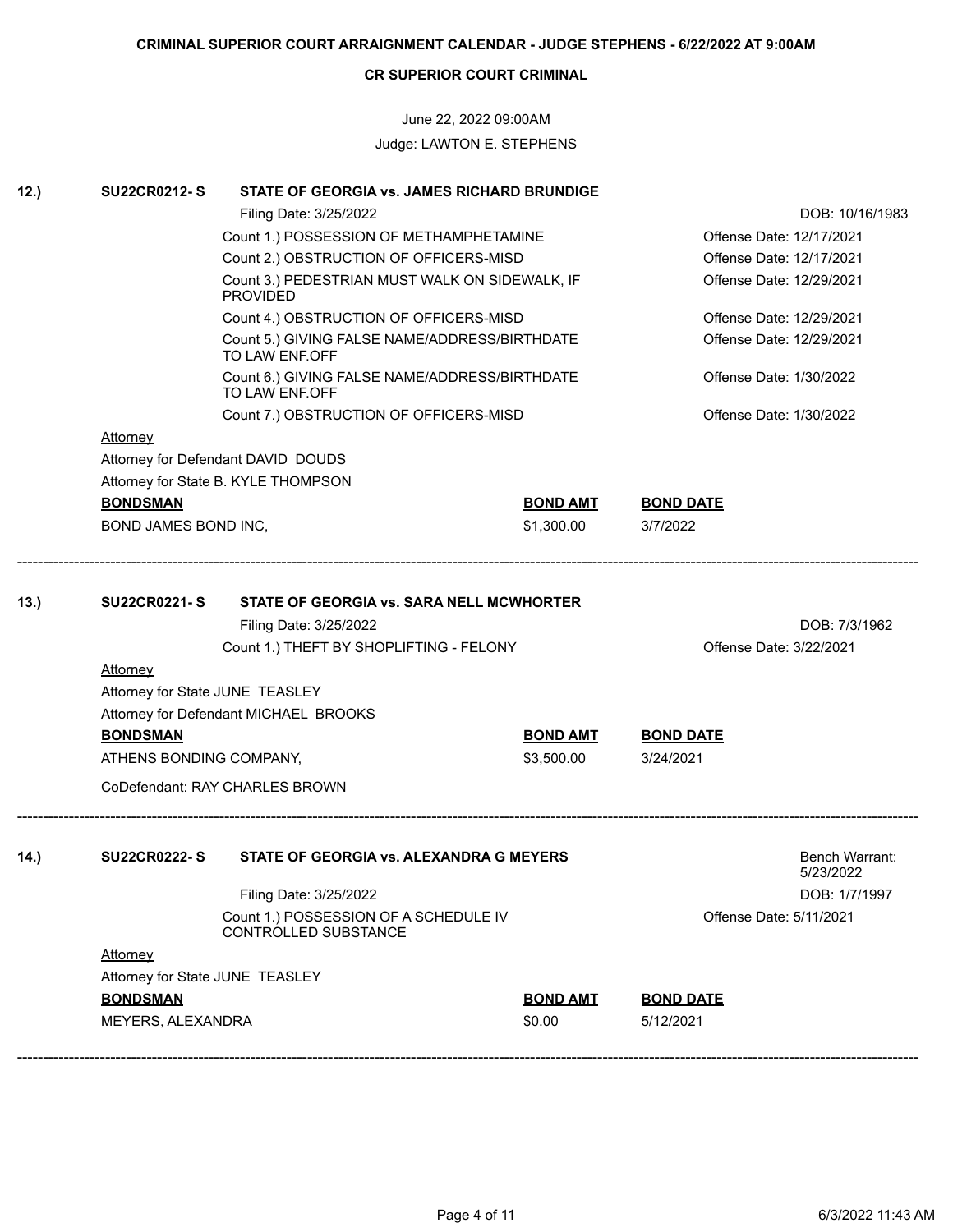# June 22, 2022 09:00AM Judge: LAWTON E. STEPHENS

| 15.) | <b>SU22CR0224-S</b>             | STATE OF GEORGIA vs. APRIL ORTIZ                                     |                 |                                                    |
|------|---------------------------------|----------------------------------------------------------------------|-----------------|----------------------------------------------------|
|      |                                 | Filing Date: 3/25/2022                                               |                 | DOB: 4/1/1977                                      |
|      |                                 | Count 1.) CRIMINAL DAMAGE TO PROPERTY IN THE<br><b>SECOND DEGREE</b> |                 | Offense Date: 2/1/2021                             |
|      |                                 | Count 2.) THEFT BY TAKING - FELONY                                   |                 | Offense Date: 2/1/2021                             |
|      | <b>BONDSMAN</b>                 |                                                                      | <u>BOND AMT</u> | <b>BOND DATE</b>                                   |
|      |                                 | CLASSIC CITY BONDING COMPANY,                                        | \$11,200.00     | 4/4/2021                                           |
|      |                                 | CoDefendant: TIKO DUJUAN BARNETT                                     |                 |                                                    |
| 16.) | <b>SU22CR0227-S</b>             | STATE OF GEORGIA vs. CHRISTOPHER WILLIAM RAMSEY                      |                 |                                                    |
|      |                                 | Filing Date: 3/25/2022                                               |                 | DOB: 10/19/1993                                    |
|      |                                 | Count 1.) AGGRAVATED ASSAULT                                         |                 | Offense Date: 9/1/2021                             |
|      | Attorney                        |                                                                      |                 |                                                    |
|      | Attorney for State JUNE TEASLEY |                                                                      |                 |                                                    |
| 17.) | <b>SU22CR0228-S</b>             | STATE OF GEORGIA vs. CHRISTOPHER WILLIAM RAMSEY                      |                 |                                                    |
|      |                                 | Filing Date: 3/25/2022                                               |                 | DOB: 10/19/1993                                    |
|      |                                 | Count 1.) THEFT BY TAKING - FELONY                                   |                 | Offense Date: 9/2/2021                             |
|      | Attorney                        |                                                                      |                 |                                                    |
|      | Attorney for State JUNE TEASLEY |                                                                      |                 |                                                    |
| 18.) | <b>SU22CR0229-S</b>             | STATE OF GEORGIA vs. CHRISTOPHER WILLIAM RAMSEY                      |                 |                                                    |
|      |                                 | Filing Date: 3/25/2022                                               |                 | DOB: 10/19/1993                                    |
|      |                                 | Count 1.) BURGLARY - 1ST DEGREE (FELONY)                             |                 | Offense Date: 3/31/2021<br>Offense Date: 3/31/2021 |
|      | Attorney                        | Count 2.) OBSTRUCTION OF OFFICERS-MISD                               |                 |                                                    |
|      | Attorney for State JUNE TEASLEY |                                                                      |                 |                                                    |
|      |                                 | Attorney for Defendant DAVID G. WILLIAMS                             |                 |                                                    |
|      | <b>BONDSMAN</b>                 |                                                                      | <u>BOND AMT</u> | <b>BOND DATE</b>                                   |
|      | BOND JAMES BOND INC,            |                                                                      | \$7,900.00      | 4/16/2021                                          |
|      |                                 |                                                                      |                 |                                                    |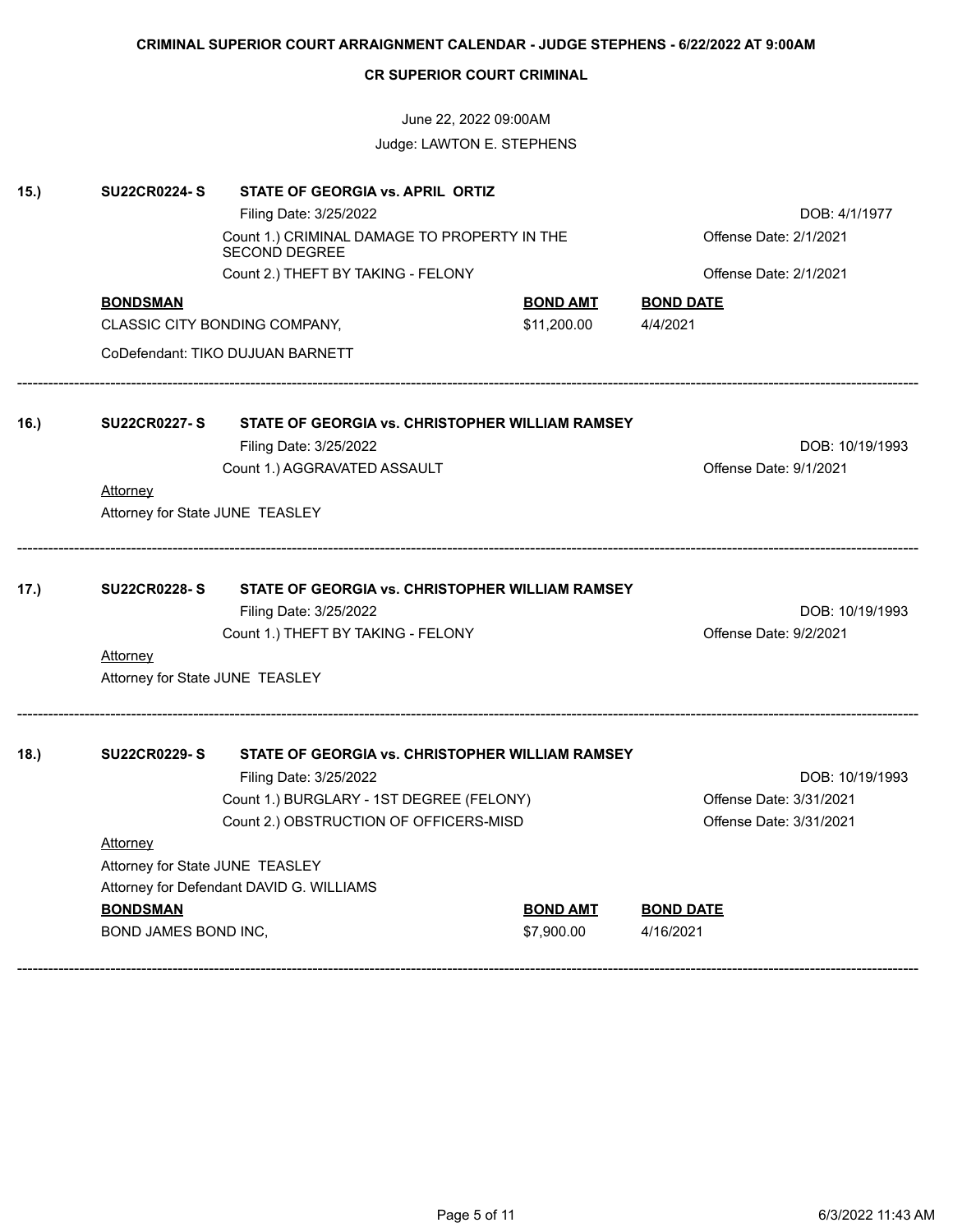|      | <b>CR SUPERIOR COURT CRIMINAL</b>                                    |                                                       |                               |                              |  |  |
|------|----------------------------------------------------------------------|-------------------------------------------------------|-------------------------------|------------------------------|--|--|
|      |                                                                      | June 22, 2022 09:00AM                                 |                               |                              |  |  |
|      |                                                                      | Judge: LAWTON E. STEPHENS                             |                               |                              |  |  |
| 19.) | <b>SU22CR0230-S</b>                                                  | STATE OF GEORGIA vs. CHRISTOPHER WILLIAM RAMSEY       |                               |                              |  |  |
|      |                                                                      | Filing Date: 3/25/2022                                |                               | DOB: 10/19/1993              |  |  |
|      |                                                                      | Count 1.) ENTERING AUTO                               |                               | Offense Date: 7/12/2021      |  |  |
|      |                                                                      | Count 2.) OBSTRUCTION OF OFFICERS-MISD                |                               | Offense Date: 7/12/2021      |  |  |
|      | <b>Attorney</b>                                                      |                                                       |                               |                              |  |  |
|      | Attorney for State JUNE TEASLEY                                      |                                                       |                               |                              |  |  |
|      | <b>BONDSMAN</b>                                                      |                                                       | <b>BOND AMT</b>               | <b>BOND DATE</b>             |  |  |
|      |                                                                      | CLASSIC CITY BONDING COMPANY,                         | \$3,500.00                    | 7/17/2021                    |  |  |
| 20.) |                                                                      | SU22CR0237-S STATE OF GEORGIA vs. MARIO ANTONIO YOUNG |                               |                              |  |  |
|      |                                                                      | Filing Date: 3/25/2022                                |                               | DOB: 5/19/1976               |  |  |
|      | Count 1.) BURGLARY - 1ST DEGREE (FELONY)                             |                                                       |                               | Offense Date: 3/6/2022       |  |  |
|      |                                                                      | Count 2.) CRIMINAL TRESPASS                           |                               | Offense Date: 3/1/2022       |  |  |
|      |                                                                      | Count 3.) THEFT BY TAKING - FELONY                    |                               | Offense Date: 3/1/2022       |  |  |
|      | <b>Attorney</b>                                                      |                                                       |                               |                              |  |  |
|      |                                                                      |                                                       |                               |                              |  |  |
|      | Attorney for State JUNE TEASLEY                                      |                                                       |                               |                              |  |  |
|      | Attorney for Defendant DAVID G. WILLIAMS                             |                                                       |                               |                              |  |  |
|      | <b>BONDSMAN</b>                                                      |                                                       | <b>BOND AMT</b>               | <b>BOND DATE</b>             |  |  |
|      | ATHENS BONDING COMPANY,                                              |                                                       | \$1,300.00                    | 4/18/2022                    |  |  |
|      |                                                                      | CoDefendant: JABREA MONA LEWIS                        |                               |                              |  |  |
| 21.) | <b>SU22CR0293-S</b>                                                  | STATE OF GEORGIA vs. ROY MELVIN SELF JR               |                               |                              |  |  |
|      |                                                                      | Filing Date: 5/5/2022                                 |                               | DOB: 1/10/1972               |  |  |
|      |                                                                      | Count 1.) AGGRAVATED STALKING                         |                               | Offense Date: 2/7/2022       |  |  |
|      |                                                                      | Count 2.) AGGRAVATED STALKING                         |                               | Offense Date: 2/7/2022       |  |  |
|      |                                                                      | Count 3.) AGGRAVATED STALKING                         |                               | Offense Date: 2/7/2022       |  |  |
|      | <b>Attorney</b>                                                      |                                                       |                               |                              |  |  |
|      |                                                                      | Attorney for Defendant DAVID G. WILLIAMS              |                               |                              |  |  |
|      |                                                                      |                                                       |                               | <b>BOND DATE</b>             |  |  |
|      | <b>BONDSMAN</b>                                                      |                                                       | <b>BOND AMT</b>               |                              |  |  |
|      | DOUBLE O BONDING COMPANY,                                            |                                                       | \$11,200.00                   | 5/26/2022                    |  |  |
| 22.) | <b>SU22CR0303-S</b><br>STATE OF GEORGIA vs. DEMETRIUS ANTWON LUMPKIN |                                                       |                               |                              |  |  |
|      |                                                                      | Filing Date: 5/12/2022                                |                               | DOB: 11/9/1986               |  |  |
|      |                                                                      | Count 1.) SIMPLE BATTERY - FAMILY VIOLENCE            |                               | Offense Date: 4/18/2020      |  |  |
|      |                                                                      | Count 2.) SIMPLE BATTERY - FAMILY VIOLENCE            |                               | Offense Date: 4/18/2020      |  |  |
|      | Attorney                                                             |                                                       |                               |                              |  |  |
|      |                                                                      |                                                       |                               |                              |  |  |
|      | Attorney for State JUNE TEASLEY                                      |                                                       |                               |                              |  |  |
|      |                                                                      |                                                       |                               |                              |  |  |
|      | <b>BONDSMAN</b><br>LUMPKIN, DEMETRIUS                                |                                                       | <b>BOND AMT</b><br>\$3,000.00 | <b>BOND DATE</b><br>8/6/2020 |  |  |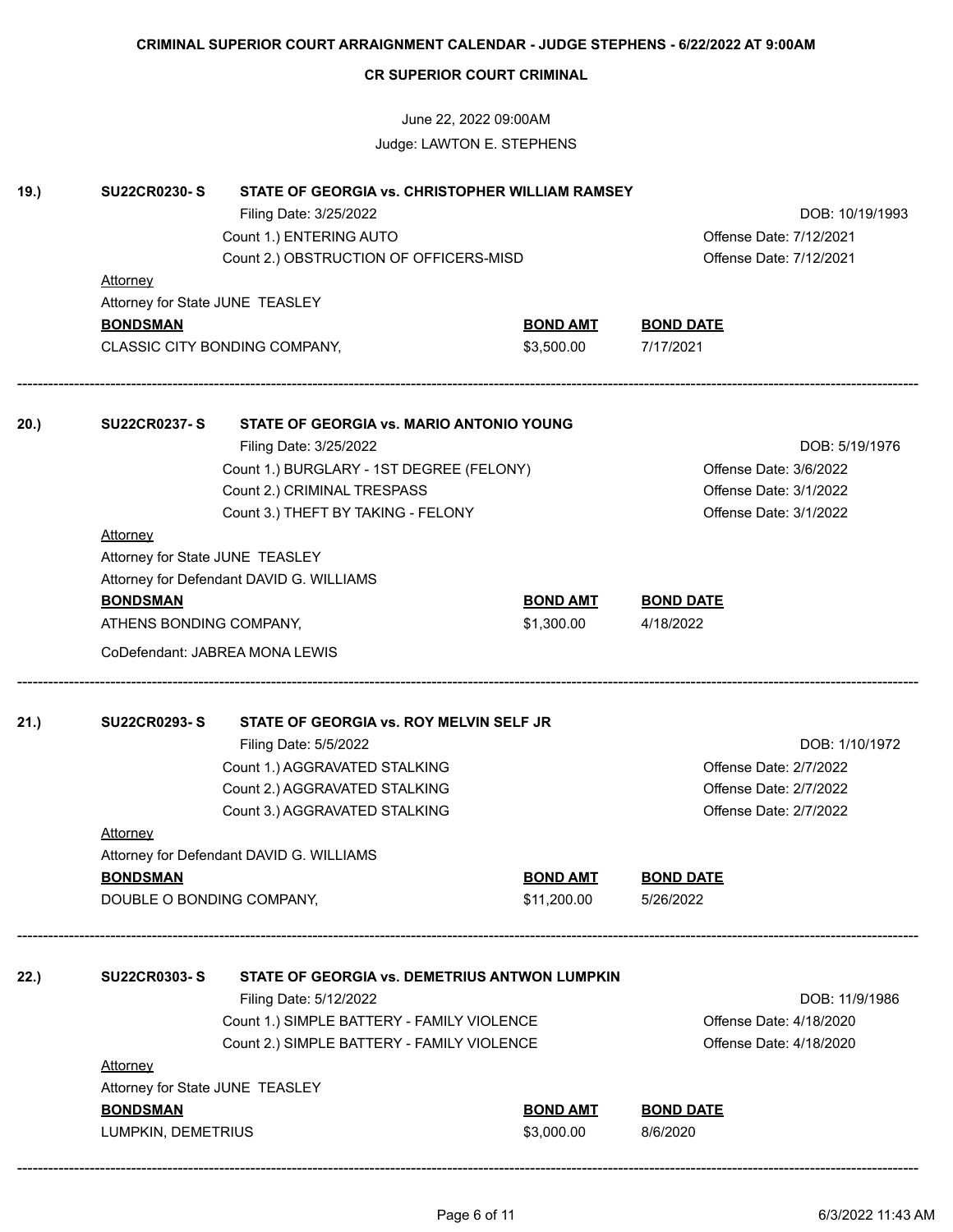|      |                                          |                                                                                                    | June 22, 2022 09:00AM<br>Judge: LAWTON E. STEPHENS |                                                    |                 |
|------|------------------------------------------|----------------------------------------------------------------------------------------------------|----------------------------------------------------|----------------------------------------------------|-----------------|
| 23.) | <b>SU22CR0306-S</b>                      | STATE OF GEORGIA vs. KALIP JOVAN SHERMAN<br>Filing Date: 5/12/2022<br>Count 1.) AGGRAVATED ASSAULT |                                                    | Offense Date: 6/27/2021<br>Offense Date: 6/27/2021 | DOB: 5/25/1998  |
|      |                                          | Count 2.) BATTERY - FAMILY VIOLENCE (1ST<br>OFFENSE)                                               |                                                    |                                                    |                 |
|      | <b>Attorney</b>                          |                                                                                                    |                                                    |                                                    |                 |
|      | Attorney for State JUNE TEASLEY          |                                                                                                    |                                                    |                                                    |                 |
|      | <b>BONDSMAN</b>                          |                                                                                                    | <b>BOND AMT</b>                                    | <b>BOND DATE</b>                                   |                 |
|      | BOND JAMES BOND INC,                     |                                                                                                    | \$5,700.00                                         | 6/28/2021                                          |                 |
| 24.) | <b>SU22CR0308-S</b>                      | STATE OF GEORGIA vs. ERICK LAMAR STEVENS                                                           |                                                    |                                                    |                 |
|      | Filing Date: 5/12/2022                   |                                                                                                    |                                                    |                                                    | DOB: 8/23/1987  |
|      |                                          | Count 1.) AGGRAVATED ASSAULT                                                                       | Offense Date: 9/12/2020                            |                                                    |                 |
|      |                                          | Count 2.) CRUELTY TO CHILDREN 3RD DEGREE                                                           |                                                    | Offense Date: 9/12/2020                            |                 |
|      |                                          | Count 3.) SIMPLE BATTERY - FAMILY VIOLENCE                                                         |                                                    | Offense Date: 9/12/2020                            |                 |
|      | <b>Attorney</b>                          |                                                                                                    |                                                    |                                                    |                 |
|      | Attorney for Defendant DAVID G. WILLIAMS |                                                                                                    |                                                    |                                                    |                 |
|      |                                          |                                                                                                    |                                                    |                                                    |                 |
| 25.) | <b>SU22CR0311-S</b>                      | STATE OF GEORGIA vs. JERMANE DERIKO WILLIAMS<br>Filing Date: 5/12/2022                             |                                                    | DOB: 1/10/1980                                     |                 |
|      |                                          | Count 1.) FAILURE TO REGISTER AS SEXOFFENDER/<br><b>FAILURE TO COMP</b>                            |                                                    | Offense Date: 7/22/2020                            |                 |
|      | <b>Attorney</b>                          |                                                                                                    |                                                    |                                                    |                 |
|      |                                          | Attorney for Defendant DAVID G. WILLIAMS                                                           |                                                    |                                                    |                 |
|      | <b>BONDSMAN</b>                          |                                                                                                    | <b>BOND AMT</b>                                    | <b>BOND DATE</b>                                   |                 |
|      | CLARK, JOHN                              |                                                                                                    | \$1,000.00                                         | 10/5/2020                                          |                 |
| 26.) | <b>SU22CR0321-S</b>                      | STATE OF GEORGIA vs. LUKE HARRISON WALDROP                                                         |                                                    |                                                    |                 |
|      |                                          | Filing Date: 5/17/2022                                                                             |                                                    |                                                    | DOB: 12/15/1996 |
|      |                                          | Count 1.) HOMICIDE BY VEHICLE IN 1ST DEGREE                                                        |                                                    | Offense Date: 3/3/2022                             |                 |
|      |                                          | Count 2.) D.U.I. ALCOHOL                                                                           |                                                    | Offense Date: 3/3/2022                             |                 |
|      |                                          | Count 3.) HOMICIDE BY VEHICLE IN 1ST DEGREE                                                        |                                                    | Offense Date: 3/3/2022                             |                 |
|      |                                          | Count 4.) RECKLESS DRIVING                                                                         |                                                    | Offense Date: 3/3/2022                             |                 |
|      | <b>Attorney</b>                          |                                                                                                    |                                                    |                                                    |                 |
|      |                                          | Attorney for Defendant ROBBIE M BALLARD                                                            |                                                    |                                                    |                 |
|      | <b>BONDSMAN</b>                          |                                                                                                    | <b>BOND AMT</b>                                    | <b>BOND DATE</b>                                   |                 |
|      | LIBERTY BONDING COMPANY,                 |                                                                                                    | \$13,400.00                                        | 3/4/2022                                           |                 |
|      |                                          |                                                                                                    |                                                    |                                                    |                 |

**CR SUPERIOR COURT CRIMINAL**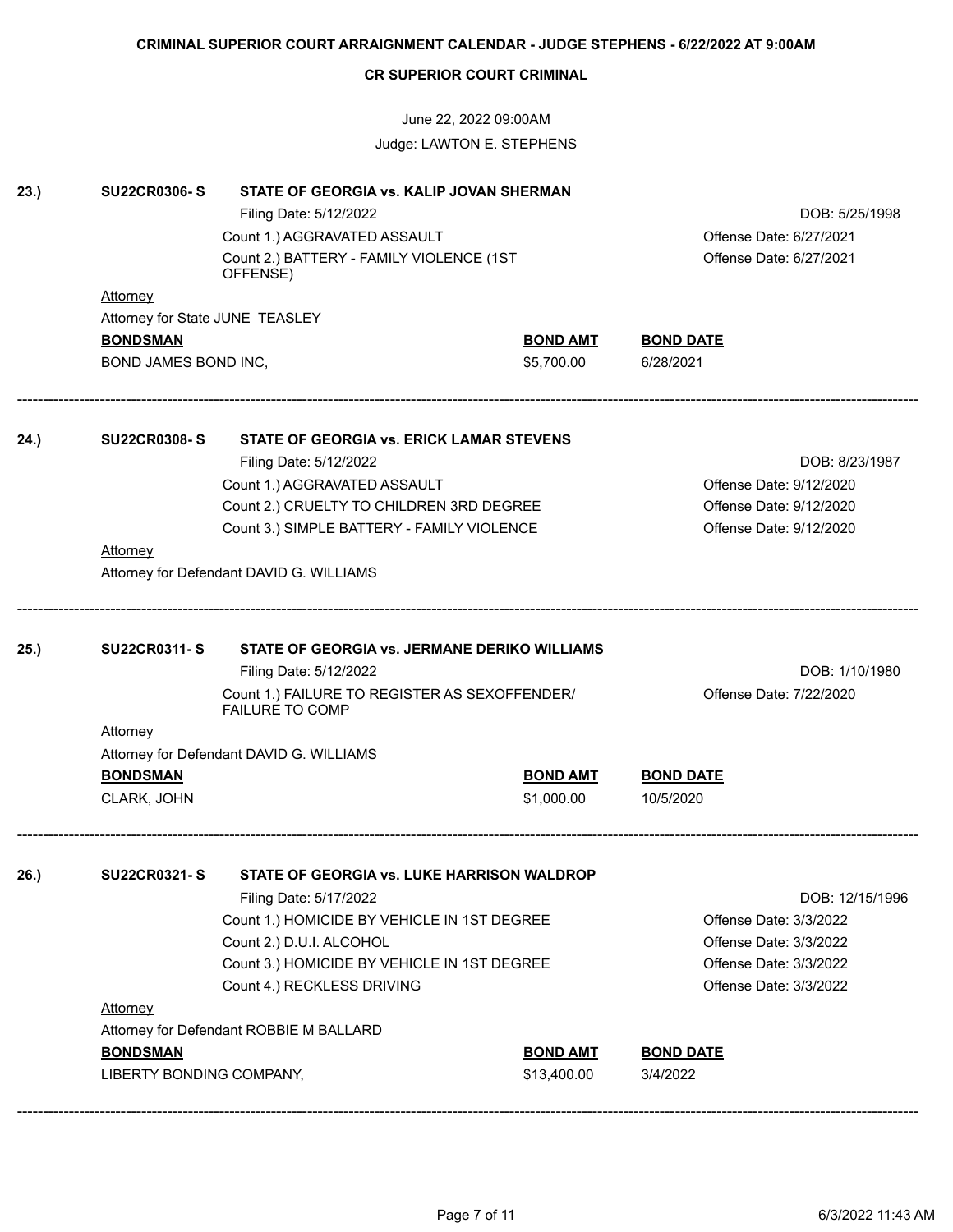|      |                                 | June 22, 2022 09:00AM                                           |                 |                         |  |
|------|---------------------------------|-----------------------------------------------------------------|-----------------|-------------------------|--|
|      |                                 | Judge: LAWTON E. STEPHENS                                       |                 |                         |  |
| 27.) | <b>SU22CR0323-S</b>             | STATE OF GEORGIA vs. RANDOLPH CHRISTOPHER WOOTEN                |                 |                         |  |
|      |                                 | Filing Date: 5/18/2022                                          |                 | DOB: 9/10/1985          |  |
|      |                                 | Count 1.) OBSTRUCTION OF OFFICERS-MISD                          |                 | Offense Date: 4/19/2022 |  |
|      | Attorney                        |                                                                 |                 |                         |  |
|      | Attorney for State JUNE TEASLEY |                                                                 |                 |                         |  |
|      |                                 | Attorney for Defendant DAVID G. WILLIAMS                        |                 |                         |  |
| 28.  | <b>SU22CR0324-S</b>             | STATE OF GEORGIA vs. DANIEL LEROY SMITH                         |                 |                         |  |
|      |                                 | Filing Date: 5/18/2022                                          |                 | DOB: 1/31/1966          |  |
|      |                                 | Count 1.) THEFT BY SHOPLIFTING - FELONY                         |                 | Offense Date: 2/12/2022 |  |
|      |                                 | Count 2.) CONVICTED FELON/1ST OFFENDER<br>ATTEMPTED PURCHASE FA |                 | Offense Date: 2/12/2022 |  |
|      | Attorney                        |                                                                 |                 |                         |  |
|      | Attorney for State JUNE TEASLEY |                                                                 |                 |                         |  |
|      |                                 | Attorney for Defendant DAVID G. WILLIAMS                        |                 |                         |  |
|      | <b>BONDSMAN</b>                 |                                                                 | <b>BOND AMT</b> | <b>BOND DATE</b>        |  |
|      | SMITH, DANIEL                   |                                                                 | \$0.00          | 5/23/2022               |  |
| 29.  | <b>SU22CR0354- S</b>            | STATE OF GEORGIA vs. CLINT ALLEN KILGORE                        |                 |                         |  |
|      |                                 | Filing Date: 5/26/2022                                          |                 | DOB: 4/27/1984          |  |
|      |                                 | Count 1.) AGGRAVATED STALKING                                   |                 | Offense Date: 6/25/2021 |  |
|      | <b>Attorney</b>                 |                                                                 |                 |                         |  |
|      | Attorney for State JUNE TEASLEY |                                                                 |                 |                         |  |
|      | <b>BONDSMAN</b>                 |                                                                 | <b>BOND AMT</b> | <b>BOND DATE</b>        |  |
|      | KILGORE, CLINT                  |                                                                 | \$65.00         | 11/10/2021              |  |

**CR SUPERIOR COURT CRIMINAL**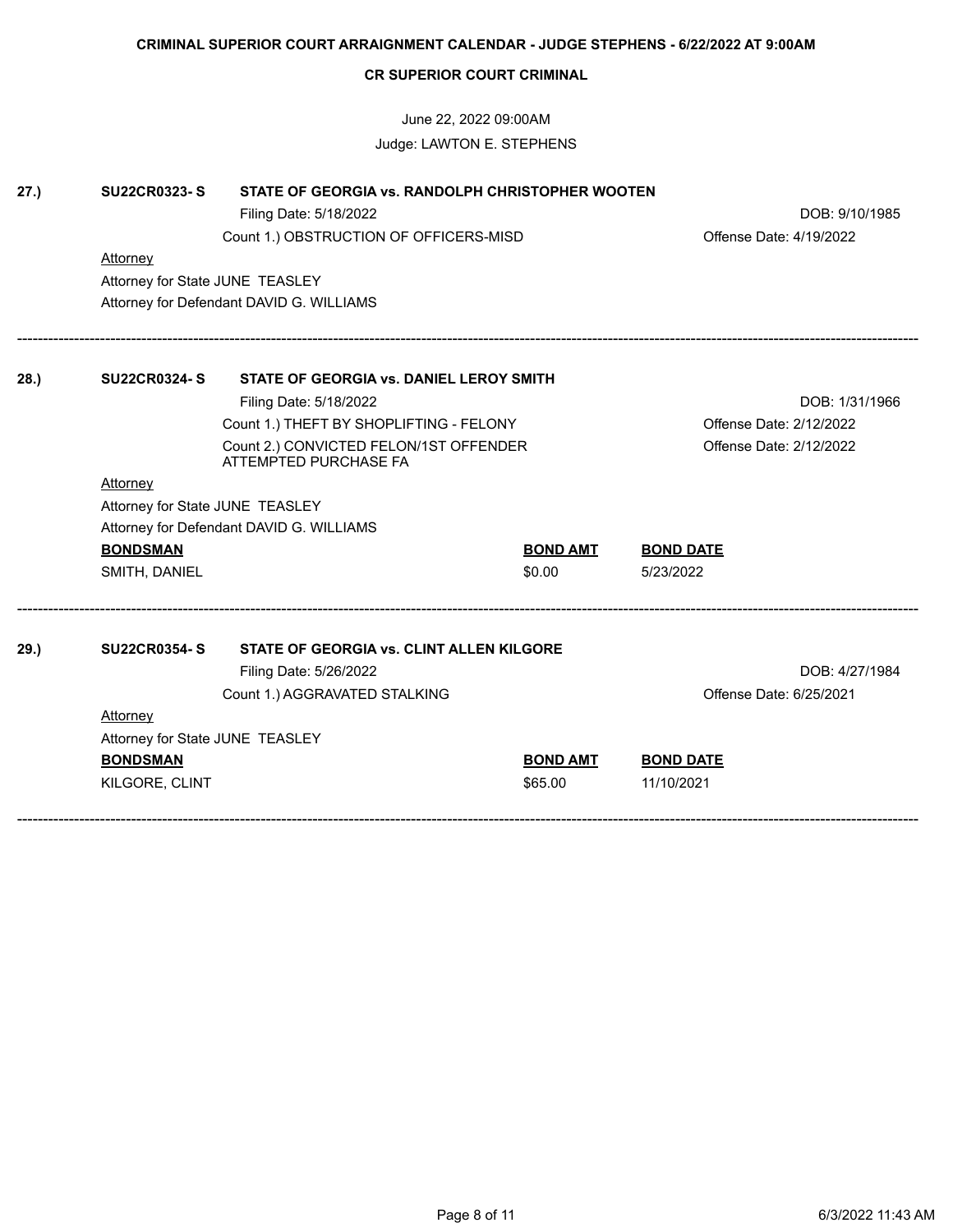June 22, 2022 09:00AM Judge: LAWTON E. STEPHENS

| 30.) | <b>SU22CR0359-S</b>             | STATE OF GEORGIA vs. DANNY TOBOREZ LUMPKINS                                                                                                                                                                    |                 |                                                                      |
|------|---------------------------------|----------------------------------------------------------------------------------------------------------------------------------------------------------------------------------------------------------------|-----------------|----------------------------------------------------------------------|
|      |                                 | Filing Date: 5/26/2022                                                                                                                                                                                         |                 | DOB: 10/17/1977                                                      |
|      |                                 | Count 1.) FLEEING/ATTEMPTING ELUDE AN OFFICER<br><b>FOR FELONY</b>                                                                                                                                             |                 | Offense Date: 6/18/2021                                              |
|      |                                 | Count 2.) FLEEING/ATTEMPTING ELUDE AN OFFICER<br><b>FOR FELONY</b>                                                                                                                                             |                 | Offense Date: 6/18/2021                                              |
|      |                                 | Count 3.) POSSESSION OF METHAMPHETAMINE WITH<br><b>INTENT TO DISTR</b>                                                                                                                                         |                 | Offense Date: 6/18/2021                                              |
|      |                                 | Count 4.) POSSESSION OF COCAINE WITH INTENT TO<br><b>DISTRIBUTE</b>                                                                                                                                            |                 | Offense Date: 6/18/2021                                              |
|      |                                 | Count 5.) POSSESSION OF COCAINE WITH INTENT TO<br><b>DISTRIBUTE</b>                                                                                                                                            |                 | Offense Date: 6/18/2021                                              |
|      |                                 | Count 6.) POSSESSION OF A SCHEDULE I OR II WITH<br><b>INTENT</b>                                                                                                                                               |                 | Offense Date: 6/18/2021                                              |
|      |                                 | Count 7.) MARIJUANA - POSSESSION MORE THAN 1<br>OZ                                                                                                                                                             |                 | Offense Date: 6/18/2021                                              |
|      | <b>Attorney</b>                 |                                                                                                                                                                                                                |                 |                                                                      |
|      | Attorney for State JUNE TEASLEY |                                                                                                                                                                                                                |                 |                                                                      |
|      | <b>BONDSMAN</b>                 |                                                                                                                                                                                                                | <b>BOND AMT</b> | <b>BOND DATE</b>                                                     |
|      | LIBERTY BONDING COMPANY,        |                                                                                                                                                                                                                | \$12,300.00     | 6/26/2021                                                            |
| 31.) | <b>SU22CR0360-S</b>             | STATE OF GEORGIA vs. JONATHAN LEONARD MARTIN<br>Filing Date: 5/26/2022<br>Count 1.) THEFT BY RECEIVING STOLEN PROPERTY-<br><b>FELONY</b><br>Count 2.) FLEEING/ATTEMPTING ELUDE AN OFFICER<br><b>FOR FELONY</b> |                 | DOB: 1/15/1986<br>Offense Date: 9/26/2020<br>Offense Date: 9/26/2020 |
|      |                                 | Count 3.) DRIVING WHILE LICENSE SUSPENDED OR<br><b>REVOKED</b>                                                                                                                                                 |                 | Offense Date: 9/26/2020                                              |
|      | <b>BONDSMAN</b>                 |                                                                                                                                                                                                                | <b>BOND AMT</b> | <b>BOND DATE</b>                                                     |
|      | ATHENS BONDING COMPANY,         |                                                                                                                                                                                                                | \$12,850.00     | 6/4/2021                                                             |
| 32.) | <b>SU22CR0364-S</b>             | STATE OF GEORGIA vs. TYLER ADAIR SMITH                                                                                                                                                                         |                 |                                                                      |
|      |                                 | Filing Date: 5/26/2022                                                                                                                                                                                         |                 | DOB: 1/26/1997                                                       |
|      |                                 | Count 1.) ENTERING AUTO                                                                                                                                                                                        |                 | Offense Date: 8/30/2019                                              |
|      | <b>Attorney</b>                 |                                                                                                                                                                                                                |                 |                                                                      |
|      |                                 | Attorney for Defendant D JASON SLIDER                                                                                                                                                                          |                 |                                                                      |
|      | <b>BONDSMAN</b>                 |                                                                                                                                                                                                                | <b>BOND AMT</b> | <b>BOND DATE</b>                                                     |
|      | BOND JAMES BOND INC,            |                                                                                                                                                                                                                | \$11,200.00     | 8/30/2019                                                            |
|      |                                 |                                                                                                                                                                                                                |                 |                                                                      |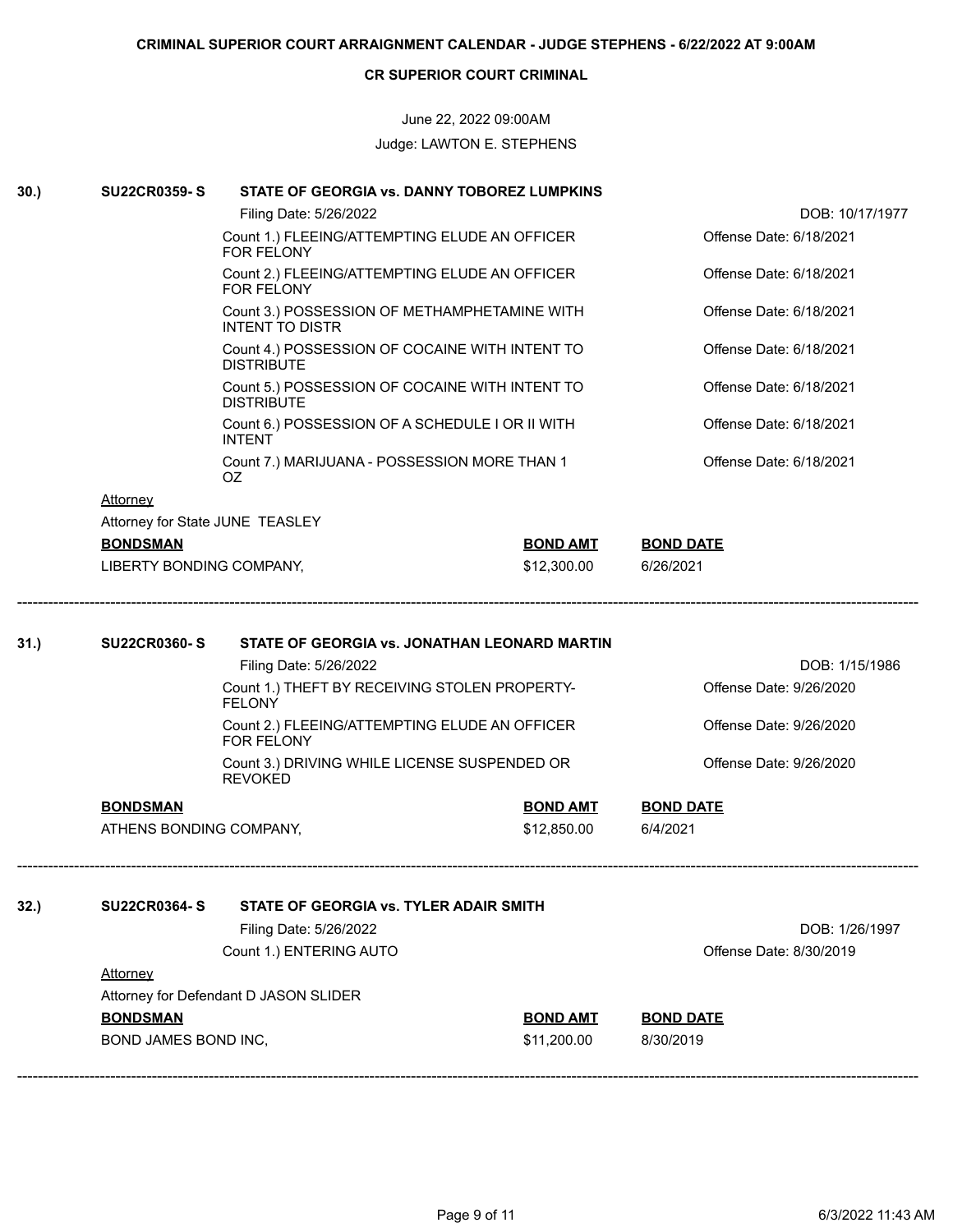June 22, 2022 09:00AM Judge: LAWTON E. STEPHENS

| 33.) | <b>SU22CR0366-S</b>             | STATE OF GEORGIA vs. REKEEM LEDELL WARE                                                                                                                                      |                 |                                            |  |
|------|---------------------------------|------------------------------------------------------------------------------------------------------------------------------------------------------------------------------|-----------------|--------------------------------------------|--|
|      |                                 | Filing Date: 5/26/2022                                                                                                                                                       |                 | DOB: 2/28/1988                             |  |
|      |                                 | Count 1.) CONVICTED FELON/1ST OFFENDER<br>ATTEMPTED PURCHASE FA                                                                                                              |                 | Offense Date: 6/12/2021                    |  |
|      | <b>BONDSMAN</b>                 |                                                                                                                                                                              | <b>BOND AMT</b> | <b>BOND DATE</b>                           |  |
|      | <b>BRISCOE, GLORIA</b>          |                                                                                                                                                                              | \$13,000.00     | 6/12/2021                                  |  |
| 34.) | <b>SU22CR0370-S</b><br>Attorney | STATE OF GEORGIA vs. QUONTAVIOUS DWAYNE BENNETT<br>Filing Date: 6/2/2022<br>Count 1.) CRIMINAL ATTEMPT TO COMMIT A FELONY<br>$-16-4-1$<br>Attorney for Defendant DAVID DOUDS |                 | DOB: 11/30/1989<br>Offense Date: 4/18/2022 |  |
|      |                                 |                                                                                                                                                                              |                 |                                            |  |